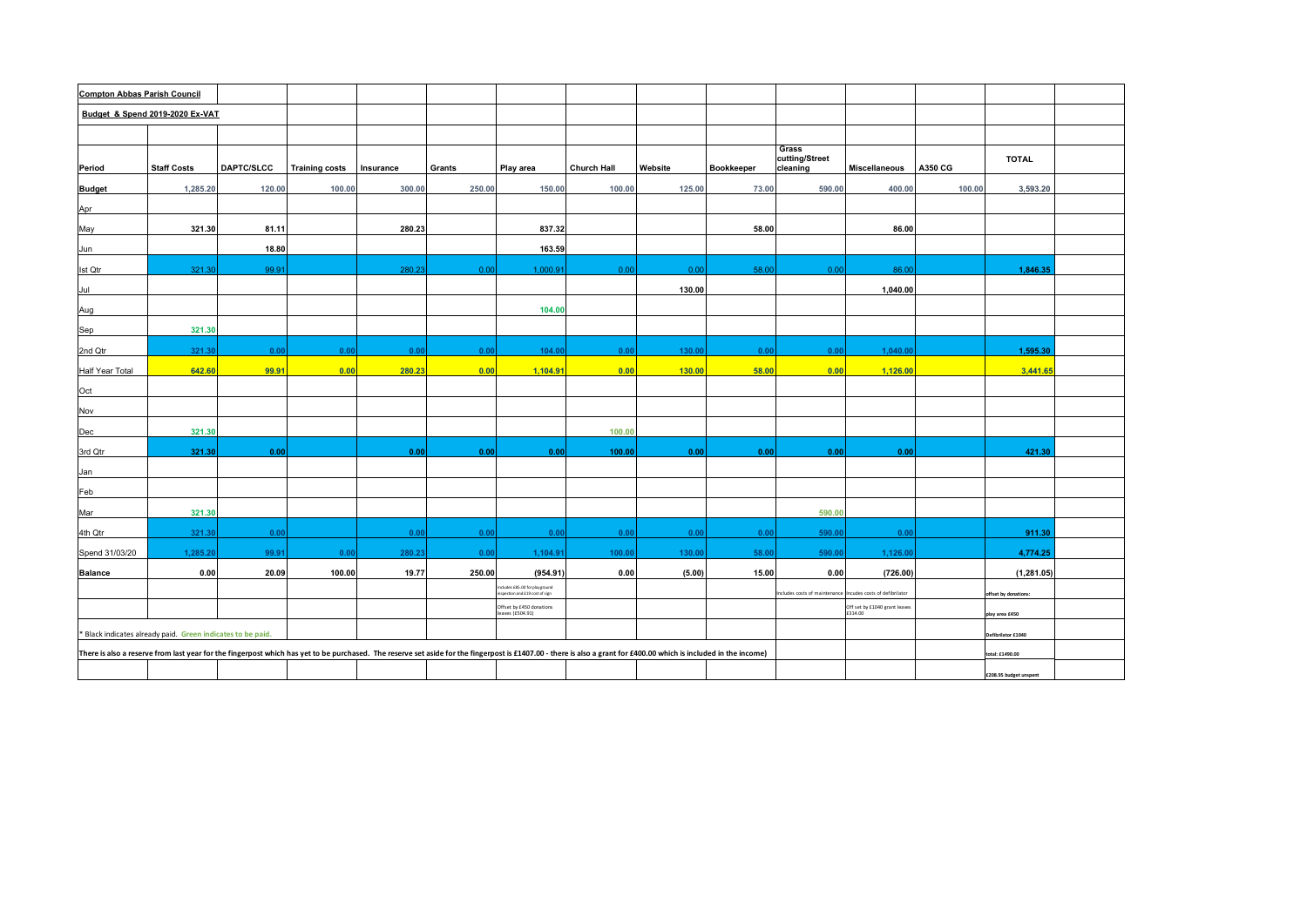

## **Treasurers Account Statement Account Statement Printed: 23 August 2019 Printed: 23 August 2019**

FRONT STREET PORTESHAM WEYMOUTH DORSET DT3 4FY

The data shown on your statement was correct at the time of printing. Please remember, this isn't an official bank copy.

Please check your statement. If you think that something looks incorrect, please call us on 0345 072 5555 Monday to Friday, 7:00am - 8:00pm; Saturday, 9:00am - 2:00pm (+44 (0) 1733 347 338, from outside the UK). Or Textphone 0345 601 6909.



| Date             | <b>Description</b>                                                         | <b>Type</b> | In $(E)$ | Out $(E)$ | Balance (£) |
|------------------|----------------------------------------------------------------------------|-------------|----------|-----------|-------------|
| <b>23 Jul 19</b> | 000333                                                                     | <b>CHQ</b>  |          | 600.00    | 5135.74     |
| <b>22 Jul 19</b> | <b>COR 000335</b>                                                          | <b>PAY</b>  |          | 150.00    | 5735.74     |
| <b>17 Jul 19</b> | 000331                                                                     | <b>CHQ</b>  |          | 18.80     | 5885.74     |
| <b>15 Jul 19</b> | 500031                                                                     | <b>DEP</b>  | 1040.00  |           | 5904.54     |
| <b>15 Jul 19</b> | 000334                                                                     | <b>CHQ</b>  |          | 528.00    | 4864.54     |
| 24 Jun 19        | 000332                                                                     | <b>CHQ</b>  |          | 193.21    | 5392.54     |
| <b>18 Jun 19</b> | 000326                                                                     | <b>CHQ</b>  |          | 32.00     | 5585.75     |
| 07 Jun 19        | 000330                                                                     | <b>CHQ</b>  |          | 280.23    | 5617.75     |
| 28 May 19        | 000324                                                                     | <b>CHQ</b>  |          | 81.11     | 5897.98     |
| 23 May 19        | 000323                                                                     | <b>CHQ</b>  |          | 58.00     | 5979.09     |
| 22 May 19        | 000328 CHQ - 000328                                                        | <b>PAY</b>  |          | 130.00    | 6037.09     |
| 20 May 19        | 000322                                                                     | <b>CHQ</b>  |          | 321.30    | 6167.09     |
| <b>14 May 19</b> | 000320                                                                     | <b>CHQ</b>  |          | 573.78    | 6488.39     |
| <b>13 May 19</b> | 000319                                                                     | <b>CHQ</b>  |          | 303.20    | 7062.17     |
| 03 May 19        | P CAYFORD CAYFORD PLAYGROUND<br>400000000469059145 110477 10 03MAY19 12:06 | <b>FPI</b>  | 250.00   |           | 7365.37     |
| 01 May 19        | <b>DORSET COUNCIL 1000 2001635740 K</b>                                    | <b>BGC</b>  | 1750.00  |           | 7115.37     |
| 30 Apr 19        | WRIGHT AR WRIGHT PLAYGROUND<br>RP4679961421815100 209940 10 30APR19 19:52  | <b>FPI</b>  | 100.00   |           | 5365.37     |
| 25 Apr 19        | BAUGHAN J NA 200797354161524001 400713 10<br>25APR19 16:14                 | <b>FPI</b>  | 100.00   |           | 5265.37     |
| 22 Mar 19        | 000318                                                                     | <b>CHQ</b>  |          | 315.00    | 5165.37     |
| 11 Feb 19        | 000317                                                                     | <b>CHQ</b>  |          | 490.00    | 5480.37     |
|                  |                                                                            |             |          |           |             |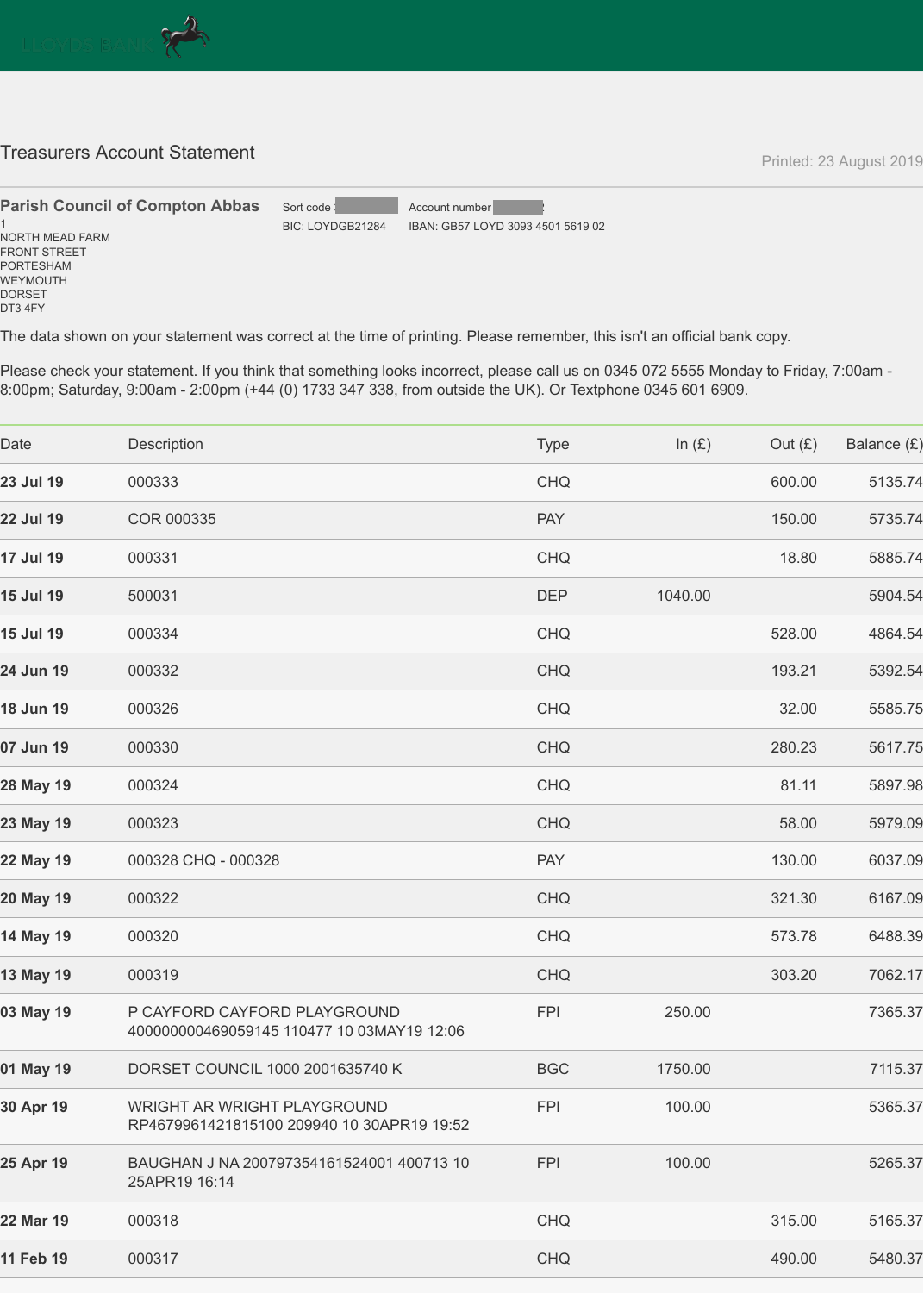| Chqs/SO/CR         |            |                                                                               |                 |                 |          |            |          |                        |                 |           |        |           |                |                |         |       | Grass                                                                |              |
|--------------------|------------|-------------------------------------------------------------------------------|-----------------|-----------------|----------|------------|----------|------------------------|-----------------|-----------|--------|-----------|----------------|----------------|---------|-------|----------------------------------------------------------------------|--------------|
|                    | Issued     | <b>Details</b><br>cashed                                                      | <b>Receipts</b> | <b>Payments</b> | Precept  | VAT refund | Grants   | Staff Costs Daptc/Sicc | <b>Training</b> | Insurance | Grants | Play area | Church<br>Hall | Grants<br>made | Website |       | <b>Cutting/Stre Misc/contin</b><br><b>Bkkeeper et Cleaning gency</b> | VAT          |
|                    |            | Balance brought forward as at 01.04.2019                                      | 5165.37         |                 |          |            |          |                        |                 |           |        |           |                |                |         |       |                                                                      |              |
| CR                 | 25.04.2019 | J Baughan - donation play area                                                | 100.00          |                 |          |            | 100.00   |                        |                 |           |        |           |                |                |         |       |                                                                      |              |
|                    |            |                                                                               |                 |                 |          |            |          |                        |                 |           |        |           |                |                |         |       |                                                                      |              |
| CR                 | 30.04.2029 | A Wright - donation play area                                                 | 100.00          |                 |          |            | 100.00   |                        |                 |           |        |           |                |                |         |       |                                                                      |              |
| <b>Total April</b> |            |                                                                               | 200.00          |                 |          |            | 200.00   |                        |                 |           |        |           |                |                |         |       |                                                                      |              |
| ${\sf CR}$         | 01.05.2019 | Dorset Council - precept                                                      | 1,750.00        |                 | 1,750.00 |            |          |                        |                 |           |        |           |                |                |         |       |                                                                      |              |
| ${\sf CR}$         | 03.05.2019 | P Cayford - donation play area                                                | 250.00          |                 |          |            | 250.00   |                        |                 |           |        |           |                |                |         |       |                                                                      |              |
| 319                | 08.05.2019 | 13.05.2019 Cllr McHenry - reimbursement printing & play area                  |                 | 303.20          |          |            |          |                        |                 |           |        |           |                |                |         |       |                                                                      |              |
|                    |            | Printing                                                                      |                 |                 |          |            |          |                        |                 |           |        |           |                |                |         |       | 86.00                                                                | 17.20        |
|                    |            | Play area                                                                     |                 |                 |          |            |          |                        |                 |           |        | 200.00    |                |                |         |       |                                                                      |              |
| 320                |            | 08.05.2019 14.05.2019 Cllr Clements - reimbursement play area                 |                 | 573.78          |          |            |          |                        |                 |           |        | 480.65    |                |                |         |       |                                                                      | 93.13        |
| 321                |            | cancelled                                                                     |                 |                 |          |            |          |                        |                 |           |        |           |                |                |         |       |                                                                      |              |
| 322                |            | 15.05.2019 20.05.2019 M Wheatley - salary April to June                       |                 | 321.30          |          |            |          | 321.30                 |                 |           |        |           |                |                |         |       |                                                                      |              |
| 323                |            | 15.05.2019 23.05.2019 DM Payroll Services                                     |                 | 58.00           |          |            |          |                        |                 |           |        |           |                |                |         | 58.00 |                                                                      |              |
| 324                |            | 15.05.2019 28.05.2019 DAPTC - renewal                                         |                 | 81.11           |          |            |          | 81.11                  |                 |           |        |           |                |                |         |       |                                                                      |              |
| 325                |            | cancelled                                                                     |                 |                 |          |            |          |                        |                 |           |        |           |                |                |         |       |                                                                      |              |
| 326                |            | 15.05.2019 18.06.2019 Cllr Coupe - reimbursement play area                    |                 | 32.00           |          |            |          |                        |                 |           |        | 26.67     |                |                |         |       |                                                                      | 5.33         |
| 327                |            | cancelled                                                                     |                 |                 |          |            |          |                        |                 |           |        |           |                |                |         |       |                                                                      |              |
| 328                |            | 16.05.2019 22.05.2019 Alex Fairchild                                          |                 | 130.00          |          |            |          |                        |                 |           |        | 130.00    |                |                |         |       |                                                                      |              |
| 329                |            | cancelled                                                                     |                 |                 |          |            |          |                        |                 |           |        |           |                |                |         |       |                                                                      |              |
| 330                |            | 30.05.2019 07.06.2019 BHIB Insurance renewal                                  |                 | 280.23          |          |            |          |                        |                 | 280.23    |        |           |                |                |         |       |                                                                      |              |
| <b>Total May</b>   |            |                                                                               | 2,000.00        | 1,779.62        | 1,750.00 |            | 250.00   | 321.30<br>81.11        |                 | 280.23    |        | 837.32    |                |                |         | 58.00 |                                                                      | 86.00 115.66 |
| 331                | 20.06.2019 | 17.06.2019 SLCC renewal                                                       |                 | 18.80           |          |            |          | 18.80                  |                 |           |        |           |                |                |         |       |                                                                      |              |
| 332                |            | 20.06.2019 24.06.2019 Cllr Clements - reimbursement play area                 |                 | 193.21          |          |            |          |                        |                 |           |        | 163.59    |                |                |         |       |                                                                      | 32.72        |
|                    |            | plus £3.00 under payment                                                      |                 | 3.00            |          |            |          |                        |                 |           |        |           |                |                |         |       |                                                                      |              |
| Total June         |            |                                                                               |                 | 215.01          |          |            |          | 18.80                  |                 |           |        | 163.59    |                |                |         |       |                                                                      |              |
| 333                |            | 11.07.2019 23.07.2019 British Heart Foundation                                |                 | 600.00          |          |            |          |                        |                 |           |        |           |                |                |         |       | 600.00                                                               |              |
| 334                |            | Trevor Clements - reimbursement Defibrilator<br>11.07.2019 15.07.2019 Cabinet |                 | 528.00          |          |            |          |                        |                 |           |        |           |                |                |         |       | 440.00                                                               | 88.00        |
| 335                |            | 11.07.2019 22.07.2019 Vision ICT Ltd - website                                |                 | 150.00          |          |            |          |                        |                 |           |        |           |                |                | 130.00  |       |                                                                      | 20.00        |
| <b>CR</b>          | 15.07.2019 | Grant Mrs Fuller - Defibrillator                                              | 1,040.00        |                 |          |            | 1,040.00 |                        |                 |           |        |           |                |                |         |       |                                                                      |              |
| <b>Total July</b>  |            |                                                                               | 1,040.00        | 1,278.00        |          |            | 1,040.00 |                        |                 |           |        |           |                |                | 130.00  |       | 1,040.00                                                             | 108.00       |